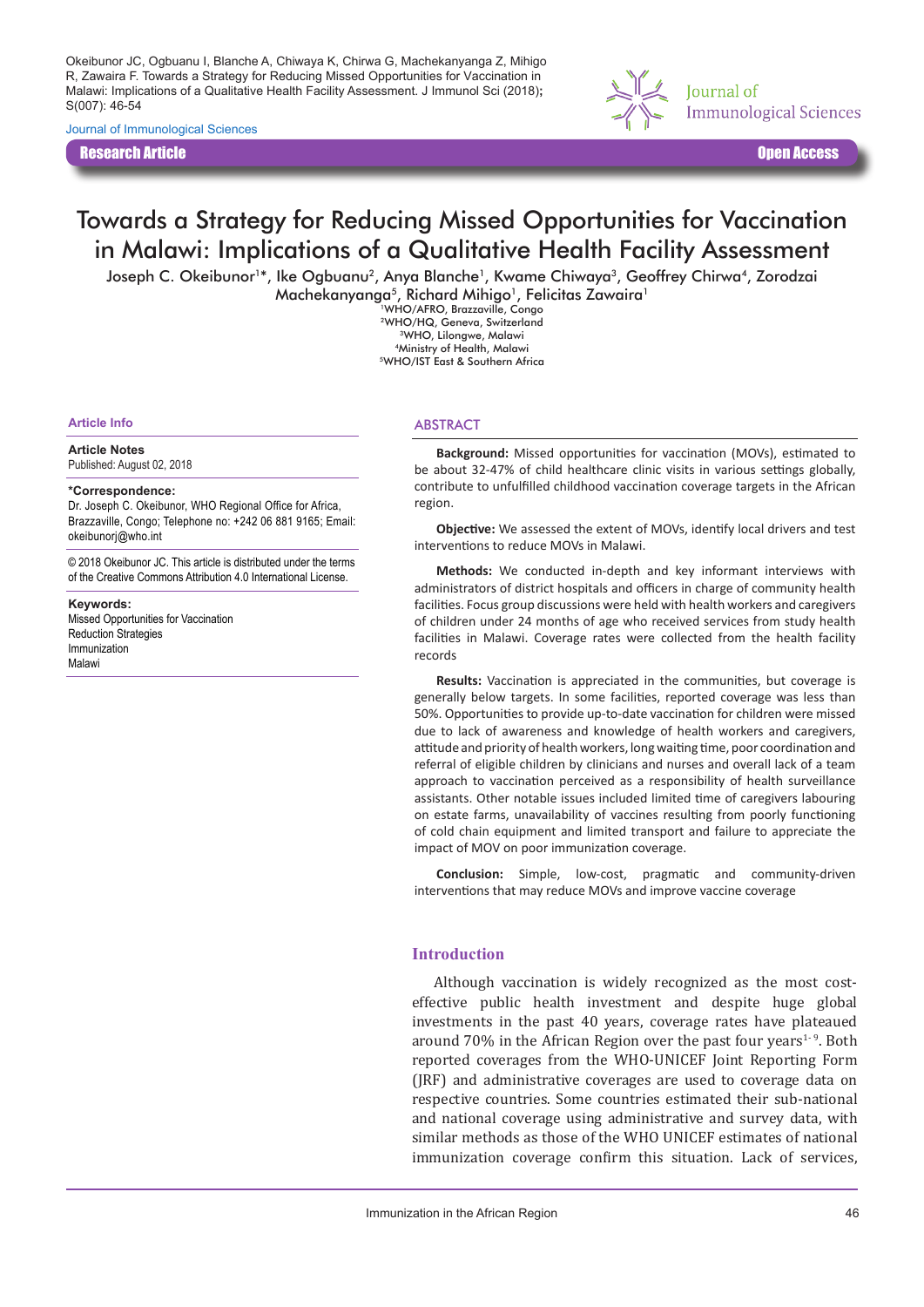failure to use existing services, failure of service providers to vaccinate people who are using services each suggest different kidns of problems with different kinds of public health response. Anecdotal evidence suggests that missed opportunities for vaccination may be widely prevalent in the Region and that addressing such opportunities may contribute to an increase in vaccination coverage.

A missed opportunity for vaccination (MOV) is defined as an occasion when a child, who is eligible for vaccination, and with no valid contraindication, visits a health service facility and does not receive all recommended vaccines<sup>10</sup>. Persons eligible for vaccination could miss an opportunity when receiving a different vaccine (immunization contact) or when getting treated for an episode of illness (treatment contact). An example of an MOV during an immunization contact is missing an overdue DTP dose when a child attends the clinic or hospital for measles vaccination.

The number of MOVs in some countries is huge, and it is estimated that the current global prevalence of MOV is between  $32-47\%$ <sup>11</sup>. The first systematic literature review on the subject of MOV was conducted in 1993 by Hutchins et al., in which they found a mean prevalence of MOV of  $41\%^{11}$ . That first review led to important changes in national immunization programs to address missed opportunities and was updated 20 years later, in 2013. The 2013 systematic literature review found a similar prevalence of MOV as was found in 1993 (32-47%), in spite of campaigns by national programs to promote immunization and introduction of new and effective vaccines.

The framework for MOV project entails framework for MOVs. Reducing MOVs involves reinforcing training to ensure healthcare personel perform as they should have been trained to do, compared with the expense of developing services where they are lacking or motivating use of services where demand-side barriers to use of existing services are an issue. With relatively very little effort or cost, reducing MOVs can have an important impact on raising coverage of national immunization programmes, because it is about making sure children who are already being reached by health services are vaccinated during regular health service encounters. It is believed that reducing MOVs can contribute towards achieving the Global Vaccine Action Plan (GVAP) goal of 90% national coverage and 80% in every district or equivalent administrative unit, with three doses of DTP-containing vaccines $12$ .

A preliminary desk review and analysis of available immunization data was conducted by WHO in 2014. This analysis estimated the potential gains in coverage if MOVs were to be eliminated, and they demonstrated potential gains in DPT3 and MCV1 coverage as well as an increase in the proportion of countries reaching ≥90% (unpublished data). The key points of the argument include that many

children make contacts with the health facilities either accompanying their mothers to health facilities or presenting for other non immunization issues. If these children are check for their immunization completeness, it is possible to track and update them according. Further analysis for all countries showed that overall the gains in DTP3 coverage were variable across countries – countries with greater than 90% initial coverage tended to experience more modest gains than those starting at lower coverage levels. Addressing MOVs thus provides an opportunity to increase coverage by ensuring that overdue vaccinations are provided together with due vaccines, and by enhanced integration of treatment and preventive services.

The World Health Organization (WHO) has drafted an updated generic global methodology for assessing MOVs. The original WHO global protocol was published in 1993, while the PAHO version was published in 2013. To ensure that this methodology is relevant to the African context, and to help institutionalize reduction of MOVs in standard healthcare delivery, the Africa Regional Office of the WHO tested the new MOV method in Malawi in 2015.

The updated protocol outlines both quantitative and qualitative survey methodologies to evaluate MOVs as well as explore potential interventions for reduction of the same. Thus in addition to collecting quantitative data on coverage and vaccine behavior, the new methodology uses both focus group discussions and in-depth interview to provide qualitative data. This new method thus enhances triangulation of information from various sources in describing the situation of vaccine uptake and MOV in the health system. The qualitative methods provide contextual meaning to the quantitative data. This paper is the first to outline the experience of using this new methodology and aims to document the lessons learned so far as well as discuss the various perspectives on why eligible children are missed during health service encounters. To aim of the survey was to assess the extent of MOVs, identify local drivers and test interventions to reduce MOVs in Malawi

# **Methods**

# **Study site**

The study was located in Malawi, a landlocked country in Southern Africa. It has a land coverage area of about 118,500 square kilometres divided into three regions (north, centre and south), with a total of 28 administrative districts. The projected population for 2015 was 3.5 million, with 18% or 2.936 million of this comprising of children <5 years. The vital statistics reveal under-five and maternal mortality rates of 112/1000 live births and 675/100,000 live births.

In Malawi, immunization is part of the essential health package delivered mostly by health surveillance assistants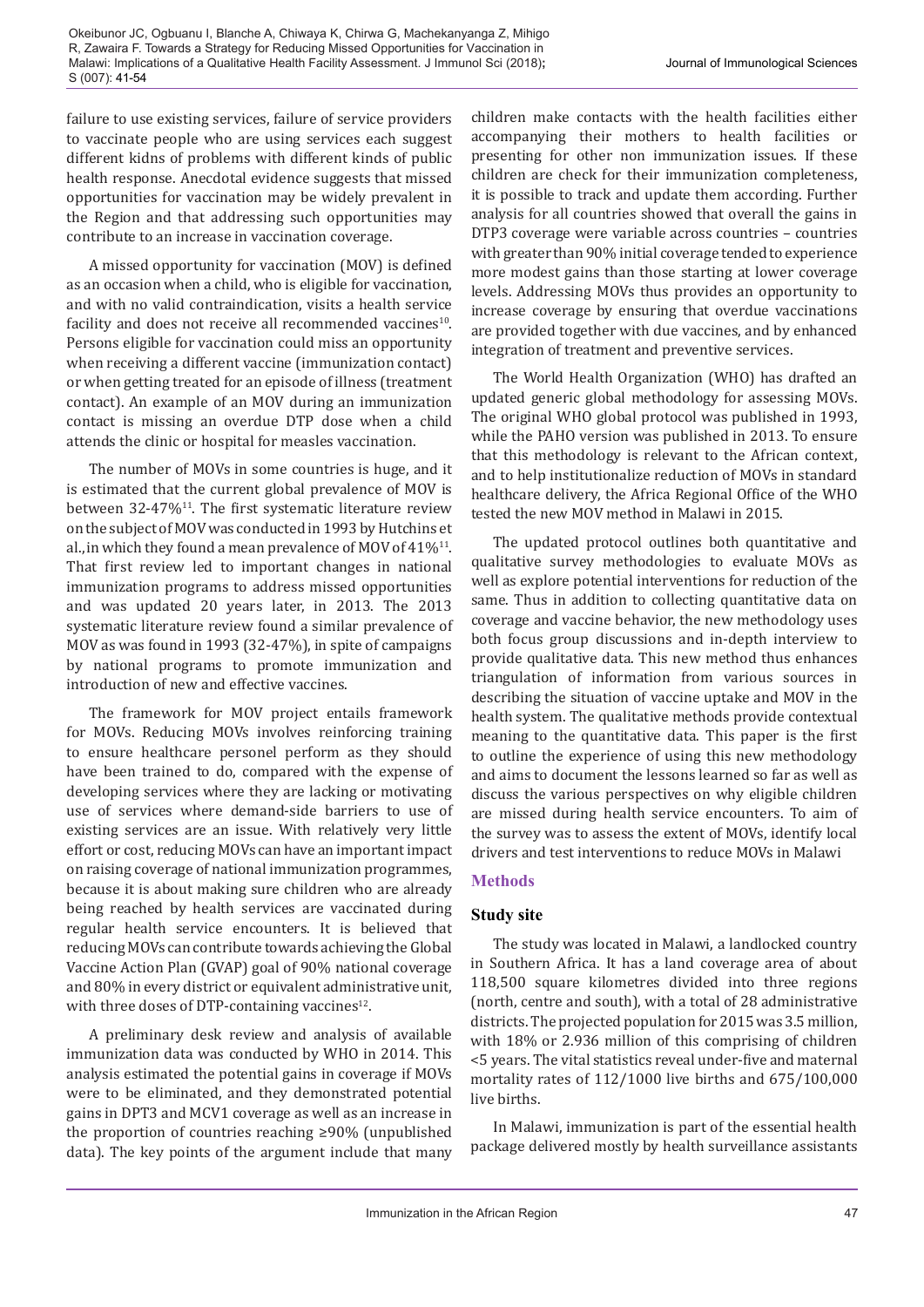Okeibunor JC, Ogbuanu I, Blanche A, Chiwaya K, Chirwa G, Machekanyanga Z, Mihigo R, Zawaira F. Towards a Strategy for Reducing Missed Opportunities for Vaccination in Malawi: Implications of a Qualitative Health Facility Assessment. J Immunol Sci (2018)**;** S (007): 41-54

(HSAs). In 2010 the national pentavalent coverage reached 93% and all the districts reached >80% coverage. However, the dropout rate between the first and third doses of the pentavalent vaccine was high (18%), and the proportion of fully immunized children was 80.9% (less than the programmatic goal of ≥90%). It is possible that some of the dropouts may be due to missed opportunities for vaccination. A recent preliminary analysis of immunization data revealed that Malawi could increase DPT3 coverage to 96% with the reduction of MOVs. This study was piloted in Malawi to explore this concept.

### **Assessment design**

The qualitative study was nested within the overall study strategy across 10 districts in three regions. The study was exploratory and adopted a cross-sectional approach using qualitative methods of inquiry, based on indepth interviews (IDI) and focus group discussion (FGD) designs. It was designed to allow a description and analysis of the perspectives of community members and their health workers on missed opportunities for vaccination. The community perspective of missed opportunities for vaccination is view from a broader viewpoint that recognizes an interaction among a number of variables,

including socio-demographic realities of the people as well as their experiences with the health and immunization systems, health problems and relevant interventions. The primary unit of analysis was children between the ages of 0 – 11 months and 12–23 months who attend a clinic in the selected districts on the day of the assessment. However, information on the immunization status of these children was obtained from their parents, health workers, administrators and community members.

### **Sample selection**

A simplified sampling mechanism was used as the results are not intended to be nationally representative. At the national level, the study team selected 10 districts for the assessment (Figure1). Within each district, the team also pre-selected three health facilities for the assessment ensuring the inclusion of public and private as well as big and smaller facilities. The selection of health facilities followed a clustering of health facilities into public and private as well as big and small. One health facility was randomly selected from the big or small groups. Where the big is public and one private big health facility was selected in addition. The selection of districts was planned to cover the wide range of geographic and service experiences in the

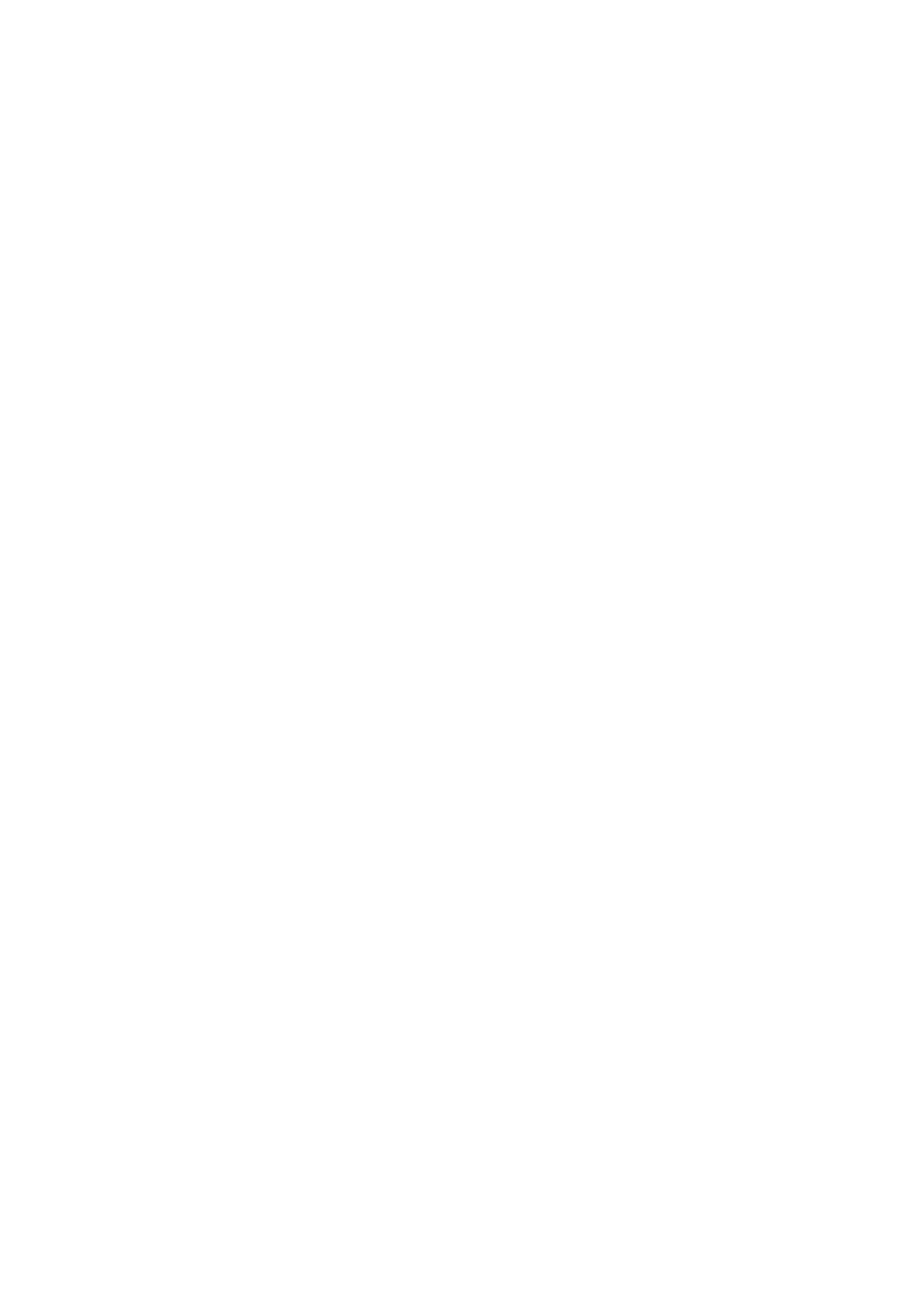# **Health problems affecting children in the community and their prevention**

The discussion, whether in the FGD or IDI sessions, opened with a review of the common health problems facing children <24 months in the communities. A number of health problems were mentioned, though with some variation between the urban and rural communities. The commonly mentioned health problems included malaria, diarrhoea, malnutrition, pneumonia, which according to an administrator of health services interviewed *"are the leading causes of hospitalization in the District. We are hoping that the new vaccines introduced will reduce the number of children who fall ill and sometimes die from vaccine preventable diseases".* Another health worker interviewed listed similar health problems in addition to meningitis. Interestingly these are the same problems listed by mothers or caregivers.

On protection of children against these diseases, some of the participants in the study, especially the health workers wished for effective vaccines against malaria first and foremost and provision of other vaccines to manage the vaccine-preventable diseases. On current practices to manage the problems, one of the health workers interviewed listed as follows:

*"For malaria, we give ITN to <5 years and pregnant women. Also, we give IEC to prevent the diseases. For diarrhea, we give IEC. For pneumonia we give immunization. We also give information on diet to prevent infections* [IDI: Health worker, Malawi]"

When probed for vaccination, she said,

*"No, we also give immunization for other diseases such as polio, measles, tetanus, whooping cough. Another vaccine we administer is BCG against tuberculosis* [IDI: Health worker, Malawi]."

# **Awareness and perceptions of vaccination services in the community**

All participants, community members and health workers of all categories alike, showed some degree of awareness of how vaccination is conducted in all the communities visited. It was shown that in the urban areas with district health facilities, vaccination is conducted every day including Saturdays. However, as one moves away from the district health facilities, vaccination becomes more of an event that occurs very periodically and on a campaign basis. Sometimes people are informed that there will be outreach vaccination services, but they never get to see the health workers for the promised vaccination.

Discussing the organization of vaccination in Mzimba District Hospital, an administrator of health interviewed said:

*"Vaccination is done on a daily basis here. Women come every day. One of the interventions given for children is immunization. It is done on a daily basis except on weekends…. Apart from this hospital, another place they get immunization is Banja La Mtsogolo, an NGO. They can also access immunization through outreach clinics and health centers under our District Hospital."*

Another health worker in Mchinji District said:

*"Vaccination in this district is offered by Health Surveillance Assistants (HSA) who are based at the health centres in the community. Also, they offer education for health-seeking behaviour change, hygiene with the main focus on preventive medicine. The district employs and pays salaries for all the HSA personnel for vaccination. All health centres in the district provide immunization daily during the weekdays. The Christian Hospital Association of Malawi (CHAM) runs health facilities and also offers immunization services in addition to the community health centres".*

Despite the popularity of vaccination services in the districts, the level of satisfaction reported by the participants seems rather low. When asked to rate the levels of satisfaction with the vaccination programme in their respective districts and communities, the outcomes were very mixed. A health worker in Mzimba said:

*"I would say I am not really satisfied because of the challenges we are facing. The major challenge is distance. Our catchments come from very far. The other challenge is that we are also constrained by poor logistics. We have very dusty roads. The roads become very bad when it rains. All of these reduce our coverage. Because this is a large district, it also affects the coverage of the Northern Region. I don't think we have done much. We have done a lot but not to the desired performance of 80%. I can't remember the actual figure now."*

Another health worker had this to say:

*"According to immunization data, there was a significant increase in the number of children immunized in Mchinji in 2011-2012; however, it was followed by a disappointing decline in 2013-2014. Currently, there is a steady increase in immunized children….Immunization services have been slowed down by lack of resources such as transportation and isolated pockets of religious objections from members of the Zion Christian Church"*

Thus, the performance of the vaccination programme was judged rather poorly. According to one officer-incharge of a health facility:

*"Vaccination is appreciated in the communities, but coverage is generally below targets. In our facility the target is 95% but as you can see here it is mostly <50% for many antigens. It is not very common to find children with up-to-*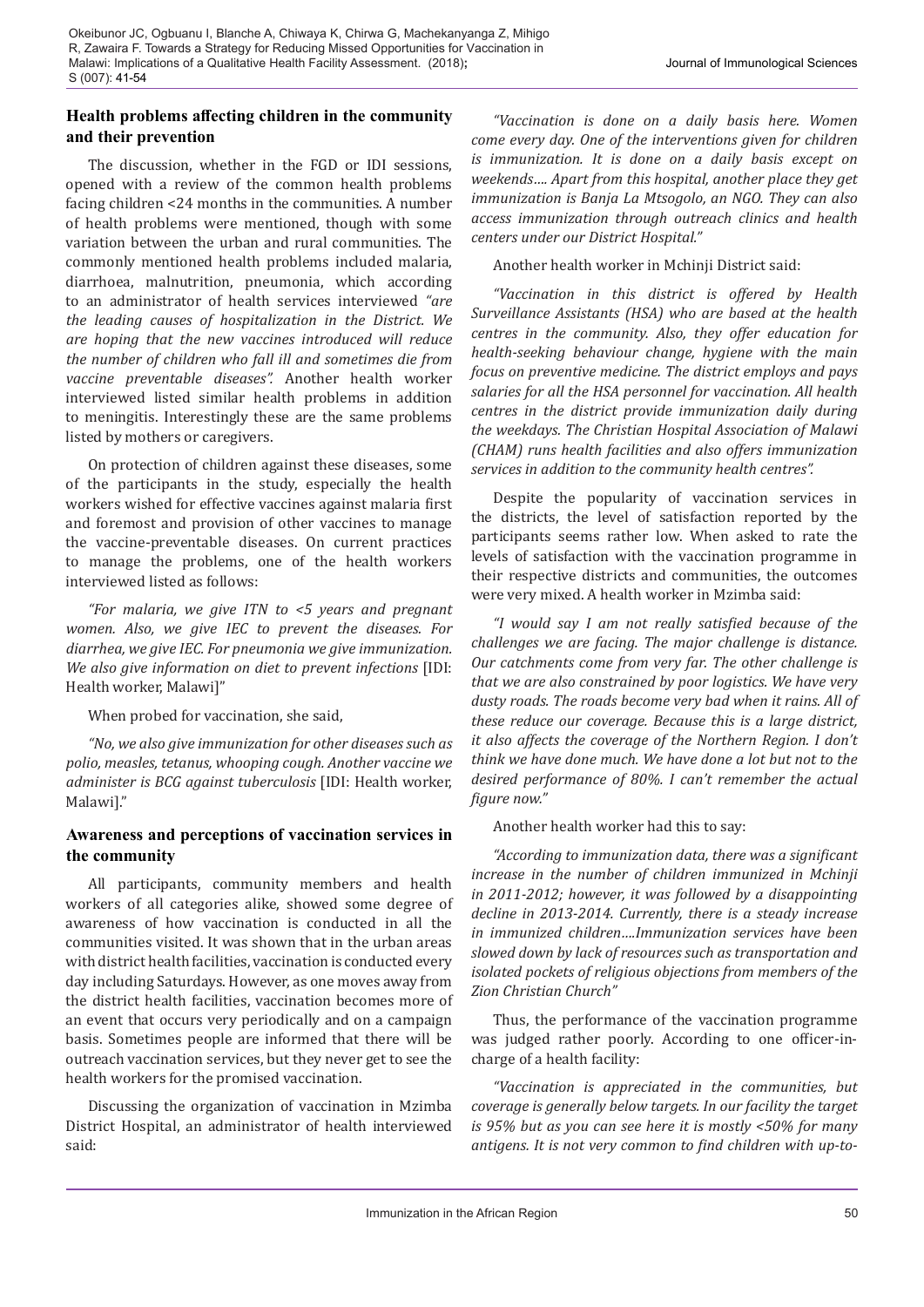### *date vaccination status* **(IDI: HF in-charge)**"

The caregivers, in various FGD sessions, expressed their dissatisfaction with the way vaccination is conducted in the communities. Some of the typical complaints are covered in the sample quotes below:

*"At this facility, vaccinations are given during morning hours only. On market days, we fail to come for vaccinations because we have to go to the market first to sell our produce, and by the time we come back from market they have stopped providing vaccination and they say we are late. It would have been good if a free day was chosen than a market day but still to maintain the morning hours as it is more difficult to come for vaccinations in the afternoon* [FGD: caregivers].

*….Many times we do forget because there are now many vaccines available; again many times health workers do not explain what they are giving and even the side effects of these vaccines* [FGD: caregivers]"

### **Challenges**

The challenges were numerous and covered a number of issues, including human resources and logistics. Some of the mothers/caregivers of the children highlighted concerns with the attitude of health workers towards them. Others complained of poor logistics for keeping up with clinic appointments; inadequate logistics for reaching communities that are located in very far and difficult terrains and ignorance among the mothers or caregivers (Table 1).

The mothers/caregivers were often worried about the vaccine administration techniques used by some health workers. According to a mother/caregiver in Mchinji community, "s*ometimes when our children get vaccinated, they have lumps formed on the vaccination area. I have a 4-year child who still has a lump on her left leg*". On the other hand, the curative health workers distinguished between their roles as typical health workers: they would not typically attend to mothers/caregivers, who frequently have to wait long hours for the overwhelmed health surveillance assistants (HSAs) whose statutory function is to vaccinate children. According to the officer in charge of one of the health facilities in Mpendu community, "*health workers believe vaccination is mainly the responsibility of HSAs, so mothers wait a long time for HSAs."*

Other issues that were highlighted include logistic issues relating to multi-dose vaccine vials, cold chain functioning, and transportation logistics. There was also the problem of poor information sharing as well as poor record-keeping in the facilities, which were reported to make it difficult to track the immunization status of children using the health registers and child health passports. Some caregivers in various FGD sessions also complained of the paid employments. According to one of the participants in FGD with caregivers in Mpendu community, *"Sometimes the owners of the estate where we work want us to work 24 hours, leaving us with no time to take the children for vaccination."*

# **Missed Opportunities for Vaccination**

Mothers/caregivers indicated that when the child comes to the health centre or hospital for other services, the health worker rarely checked the health passport for the

| <b>Challenges</b>           | <b>Health care personnel</b>                                                                                                                                                                                           | Caregivers/mothers                                                                                                |
|-----------------------------|------------------------------------------------------------------------------------------------------------------------------------------------------------------------------------------------------------------------|-------------------------------------------------------------------------------------------------------------------|
| Logistics                   | Lack of transport for outreach<br><b>Bad terrain</b><br>Weak cold chain                                                                                                                                                | • Distance to health facilities                                                                                   |
| Human resources             | Facilities lack sufficient manpower<br>Division of labour and specialization among health staff<br>٠<br>Nurses and clinical staff think immunization is for Health surveillance assistants<br>so do not bother with it | • The health worker are not<br>patient enough to check<br>child's immunization card                               |
| Ignorance                   | Not aware of the contribution of MOV to low immunization coverage<br>If there is a policy on it the health personnel will pay attention to it                                                                          | • Parents did not realize the<br>need to check and update<br>child's immunization status                          |
| Multi-dose vaccine<br>vials | The vaccines are packaged in multiple doses and a vial cannot be opened for<br>only one of two children, if the vial is for 12 children because of storage                                                             | • When we come we are told<br>to return another date when<br>there will be enough children<br>to open the vaccine |
| <b>Time factor</b>          |                                                                                                                                                                                                                        | • Our plantation employers<br>do not permit us to take our<br>children for immunization<br>• Waiting long hours   |
| <b>Record keeping</b>       | Poor record keeping<br>No contact of the mothers to ensure reminder calls                                                                                                                                              |                                                                                                                   |

**Table 1:** Challenges to Immunization listed by health care personnel and child caregivers/mothers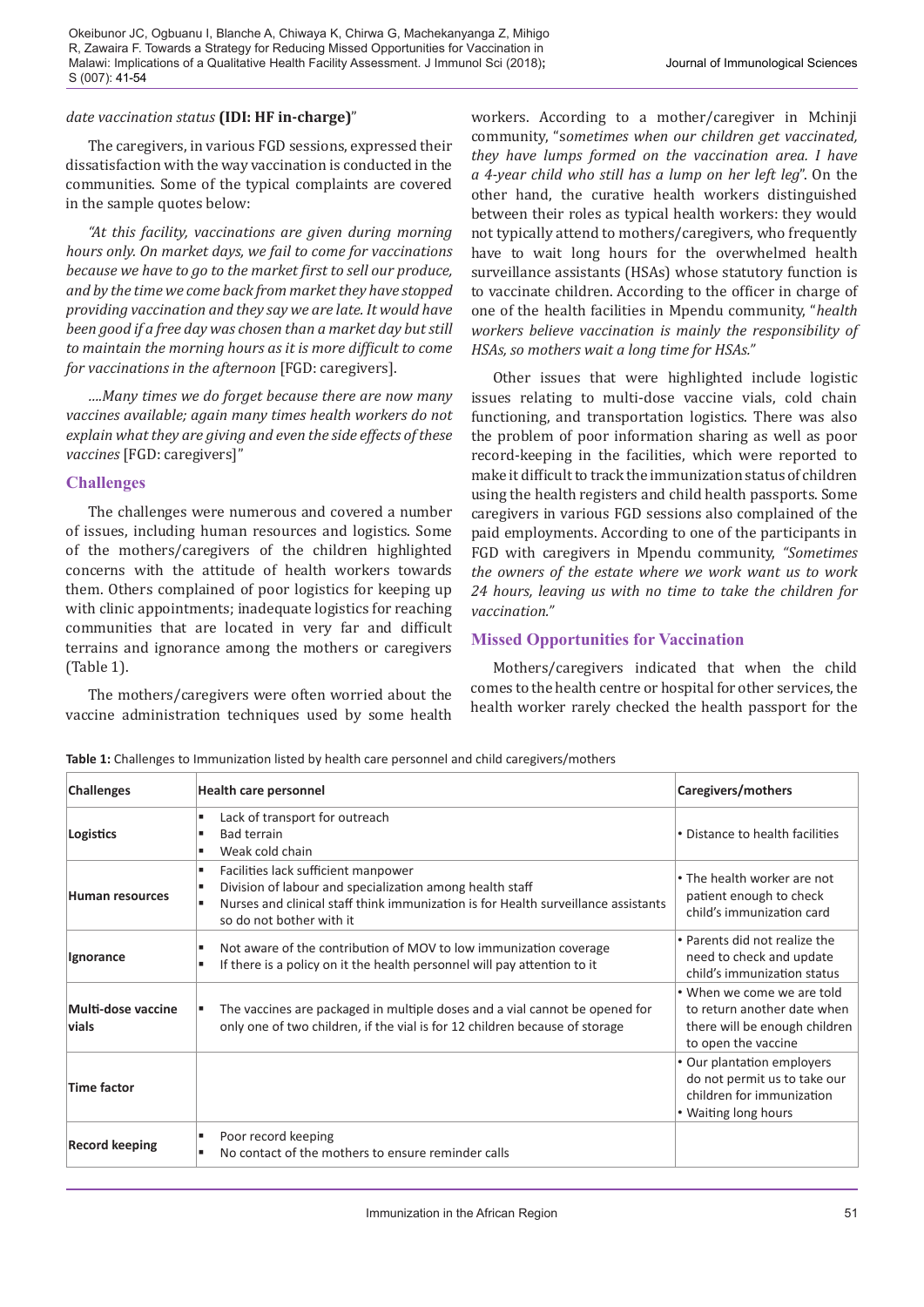Okeibunor JC, Ogbuanu I, Blanche A, Chiwaya K, Chirwa G, Machekanyanga Z, Mihigo R, Zawaira F. Towards a Strategy for Reducing Missed Opportunities for Vaccination in Malawi: Implications of a Qualitative Health Facility Assessment. J Immunol Sci (2018)**;** S (007): 41-54

child's vaccination status. Health workers are, sometimes, not sure what to do and send children who seem older back as over-aged for vaccination. According to a mother in an FGD session in one of the communities, *"I overheard some HSAs discussing on what to do with a child who had not received any vaccine but was over 6 months due, without a proper check.*"

Due to poor record keeping, health workers may use history from the mother/caregivers to know the immunisation status of their children, which could be biased. Similarly, due to the poor transportation of vaccines, there are stock outs being experienced hence leading to the cancellation of clinics. Mothers come to the health centre, but some are put off due to long wait times. Some health facilities practice the booking system, where they wait for a number of children before opening a vial. According to HF in charge:

### *"Another reason is the vials. For example, BCG vials contain doses for 20 children. One cannot waste a vial because of a child"*

Some clinicians find it difficult to go in search of HSAs when a child needing vaccination is seen. The health officer in charge of the health facilities in Mpendu community stressed that *"sometimes HSAs is committed to other activities so you cannot abandon patients in pursuit of HSAs."*

The mothers also complained that they were never told by the clinician to go for vaccinations after treatment. It was always the mother's initiative to take the child for vaccinations.

*"My child has finished all her vaccinations and she is now one year and nine months old but I have never been told to go for vaccinations when my child was sick."* 

# **Suggested Interventions**

Following the realities of missed opportunities for vaccination in the communities, participants in this study were invited to make suggestions on interventions that should be put in place to reduce missed opportunities and encourage up-to-date vaccination for children in the communities. The following interventions were suggested.

It was strongly suggested to train and motivate health workers to see vaccination as an integral part of health services. Similarly, improving awareness creation and sensitization of mothers and health workers on implications of MOV and on the need to get children up-todate with vaccination will help to ameliorate this problem. These measures will address the relative ignorance among the mothers on their right to vaccination and why they must insist on getting their children vaccinated up-to-date, as well as the poor knowledge of health workers on their collective roles and responsibilities, independent of the department in which they work.

It was also suggested to train health worker on a follow up (defaulter tracking) system that could reduce missed opportunities for vaccination and drop out. To ensure the effectiveness of the follow-up system, the participants in the study recommended the development of creating a contact list of care givers that includes phone numbers.

Others suggested interventions include improving vaccine administration and coordination across levels of the health service; making vaccines available in flexible vials to reduce wastage and reduce the impact of the "booking system". Yet another group suggested provision of adequate supply of vaccines and cold chain and ensuring close stock management; and finally, the health workers suggested the provision of transportation for follow up and regular outreaches.

# **Discussion**

The successful delivery of childhood vaccination depends on the collective responsibilities of all aspects of the health system including the households and caregivers. The responsibility of the different stakeholders have been poorly understood and managed as shown in this study. Mothers/caregivers are often seen as recipients of the benevolence of the health workers. Among the health workers, the health surveillance assistants (HSAs), who are more like auxiliary health workers, are saddled with all the responsibilities of delivering all vaccines in Malawi. We found that the mainstream health workers and clinicians do not perceive vaccination of children as their responsibility. This silo effect is a cause for concern and explains the poor integration of services and the high proportion of MOVs apparent in this study.

Assessing MOV is thus a useful tool both for the health systems (suppliers) and the caregivers/household (consumers of health commodity). Routine screening for immunization status of children should be undertaken on all eligible children to avert outbreak of vaccine preventable diseases that will exert undue pressure on the health system. To facilitate routine screening of the immunization status of children as they come in contact with health service, every child visiting the health system should be made to carry immunization card irrespective of health status. The health personnel should be made to appreciate the screening for status of immunization of the children a core function of the engagement with the health service.

There is also need to demystify the immunization system and increase confidence in the care givers. For instance the practice of not opening a multidose vial for one child should be discourage. In its place, the EPI policy of opening a multidose vial even for one eligible should be emphaised<sup>13</sup>. Mothers should be continuously enlightened on their right to vaccination and the benefits of ensuring their children are up to date with their vaccination.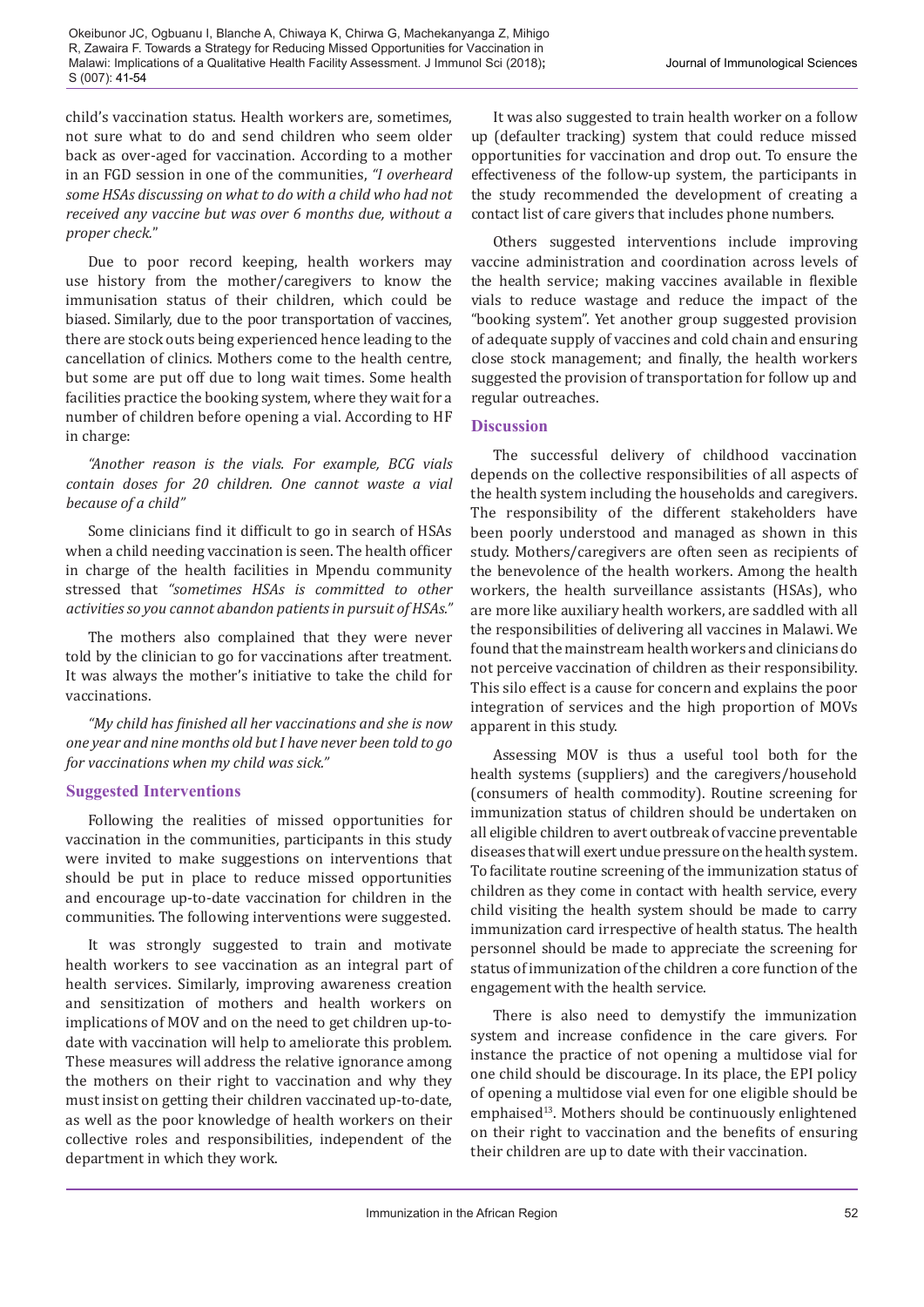Okeibunor JC, Ogbuanu I, Blanche A, Chiwaya K, Chirwa G, Machekanyanga Z, Mihigo R, Zawaira F. Towards a Strategy for Reducing Missed Opportunities for Vaccination in Malawi: Implications of a Qualitative Health Facility Assessment. J Immunol Sci (2018)**;** S (007): 41-54



Given the reality above a framework for understanding missed opportunities for vaccination is shown in Figure 2. In this framework titled the critical factors for MOV implementation in Malawi, there are six major domains of concerns to be appreciated and addressed for the reduction of missed opportunities for vaccination. The domains include the experiences of mothers or caregivers as they interact with the health system; engaging stakeholders; committing and enabling health care delivery system and enabling and motivating health workers. Others are to address health system factors related to training, skills and attitudes and community factors related to awareness of the benefits of vaccination and willingness to vaccinate every child. There is also the need to pay attention to fostering community participation and ownership while implementing the MOV project.

Regarding experience with the health system, the results of this study show that there is a general acceptance of vaccination. However, more positive experiences with the health and vaccination systems will facilitate a reduction in missed opportunities for vaccination in Malawi. Along with improving the experiences mothers or caregivers get when they visit the health facilities to optimize uptake of vaccination services, there is the need for a carefully designed process of carrying the health workers and every other stakeholder along. Currently, reduction of MOVs has not become a national priority According to a health administrator interviewed, "if it is evidence based, we will work to eliminate it." Thus the health workers and community members and their leaders need sufficient information on the MOV project. A concerted effort to carry all the stakeholders along will result in general agreement with the principles of MOV reduction and a commitment to its reduction.

On the need to ensure enabling health care delivery system, it was observed in this study that vaccination is appreciated. However, there is currently inadequate availability, supply and distribution of vaccines in flexible and manageable vials. Vaccination appears to be a vertical programme in the health system. These issues must be addressed for a successful MOV project in Malawi.

There is also the need to foster community participation and ownership. Although the mothers expressed willingness to ensure their children are up-to-date, they see themselves as being at the mercies of the health workers who dispense the vaccines. If empowered with sufficient information on their rights to vaccination and their responsibilities in ensuring their children are up-todate, they will demand vaccination. We see empowering community members to get involved in monitoring the performance of the vaccination services for children in their communities as a potential game changer.

The success of MOV reduction will depend on the perceived benefits of the MOV reduction project to the